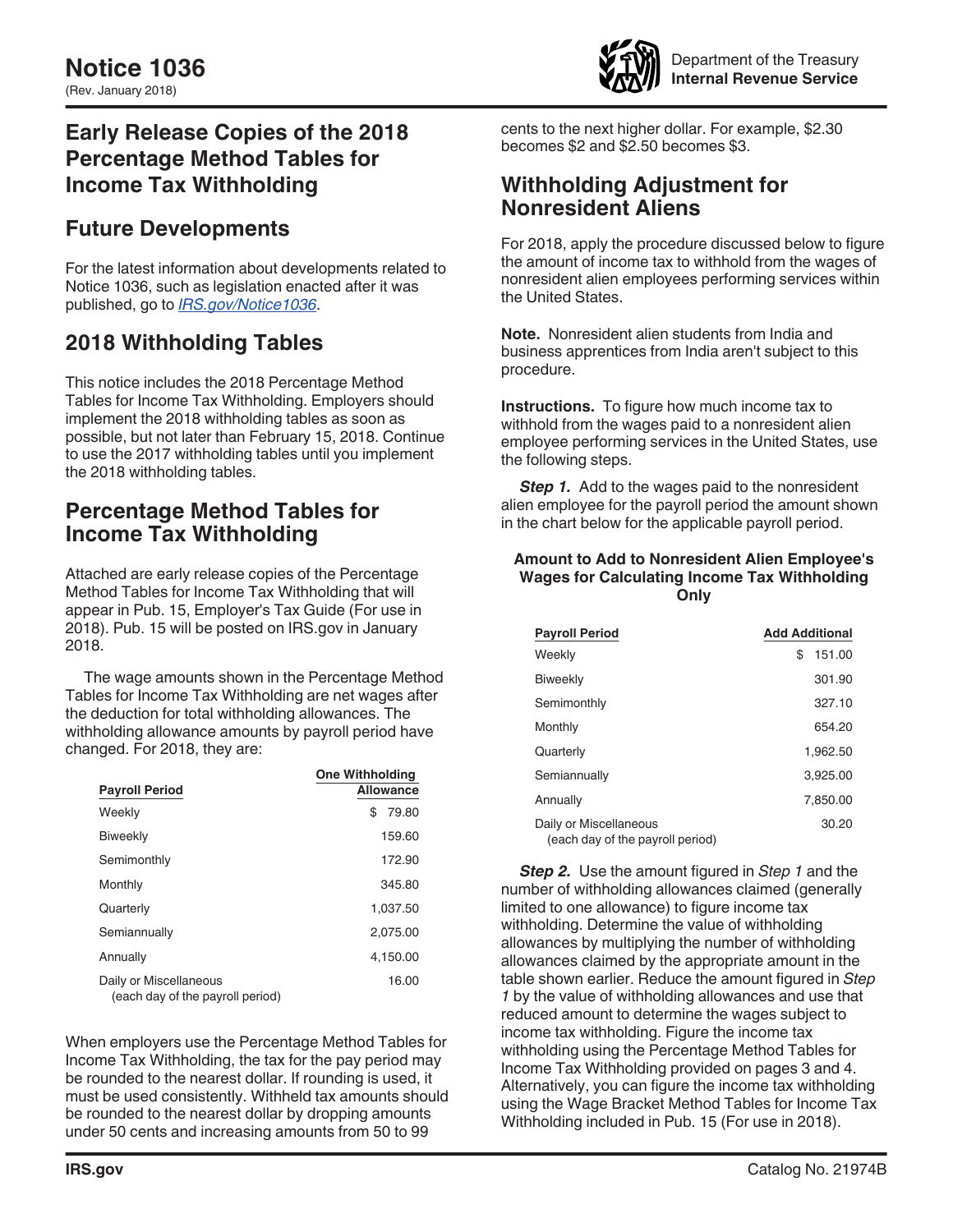# **Social Security and Medicare Tax for 2018**

For social security, the tax rate is 6.2% each for the employee and employer, unchanged from 2017. The social security wage base limit is \$128,400. The Medicare tax rate is 1.45% each for the employee and employer, unchanged from 2017. There is no wage base limit for Medicare tax.

# **Additional Medicare Tax Withholding**

In addition to withholding Medicare tax at 1.45%, you must withhold a 0.9% Additional Medicare Tax from wages you pay to an employee in excess of \$200,000 in a calendar year. You're required to begin withholding Additional Medicare Tax in the pay period in which you pay wages in excess of \$200,000 to an employee and continue to withhold it each pay period until the end of the calendar year. Additional Medicare Tax is only imposed on the employee. There is no employer share of Additional Medicare Tax. All wages that are subject to Medicare tax are subject to Additional Medicare Tax withholding if paid in excess of the \$200,000 withholding threshold. For more information on what wages are subject to Medicare tax, see the chart, *Special Rules for Various Types of Services and Payments*, in section 15 of Pub. 15. For more information on Additional Medicare Tax, go to *[IRS.gov/AdMT](https://www.irs.gov/admt)*.

# **Withholding on Supplemental Wages**

See section 7 of Pub. 15 for the definition of supplemental wages.

**Withholding on supplemental wages when an employee receives \$1 million or less of supplemental wages during the calendar year.** If the supplemental wages paid to the employee during the calendar year are less than or equal to \$1 million, the following rules apply in determining the amount of income tax to be withheld.

*Supplemental wages combined with regular wages.* If you pay supplemental wages with regular wages but don't specify the amount of each, withhold federal income tax as if the total were a single payment for a regular payroll period.

*Supplemental wages identified separately from regular wages.* If you pay supplemental wages separately (or combine them in a single payment and specify the amount of each), the federal income tax withholding method depends partly on whether you withhold income tax from your employee's regular wages.

1. If you withheld income tax from an employee's regular wages in the current or immediately preceding calendar year, you can use one of the following methods for the supplemental wages.

a. Withhold a flat 22% (no other percentage allowed).

b. If the supplemental wages are paid concurrently with regular wages, add the supplemental wages to the concurrently paid regular wages. If there are no concurrently paid regular wages, add the supplemental wages to alternatively, either the regular wages paid or to be paid for the current payroll period or the regular wages paid for the preceding payroll period. Figure the income tax withholding as if the total of the regular wages and supplemental wages is a single payment. Subtract the tax already withheld or to be withheld from the regular wages. Withhold the remaining tax from the supplemental wages. If there were other payments of supplemental wages paid during the payroll period made before the current payment of supplemental wages, aggregate all the payments of supplemental wages paid during the payroll period with the regular wages paid during the payroll period, calculate the tax on the total, subtract the tax already withheld from the regular wages and the previous supplemental wage payments, and withhold the remaining tax.

2. If you didn't withhold income tax from the employee's regular wages in the current or immediately preceding calendar year, use method 1-b. This would occur, for example, when the value of the employee's withholding allowances claimed on Form W-4 is more than the wages.

**Withholding on supplemental wages when an employee receives more than \$1 million of supplemental wages during the calendar year.** If a supplemental wage payment, together with other supplemental wage payments made to the employee during the calendar year, exceeds \$1 million, the excess is subject to withholding at 37% (or the highest rate of income tax for the year). Withhold using the 37% rate without regard to the employee's Form W-4.

Regardless of the method you use to withhold income tax on supplemental wages, they are subject to social security, Medicare, and FUTA taxes. Examples of withholding on supplemental wage payments are included in section 7 of Pub. 15.

# **Backup Withholding Rate**

You generally must withhold 24% of certain taxable payments if the payee fails to furnish you with his or her correct taxpayer identification number (TIN). This withholding is referred to as "backup withholding."

For more information on backup withholding, including the types of payments subject to backup withholding, see *Nonpayroll Income Tax Withholding* in Pub. 15.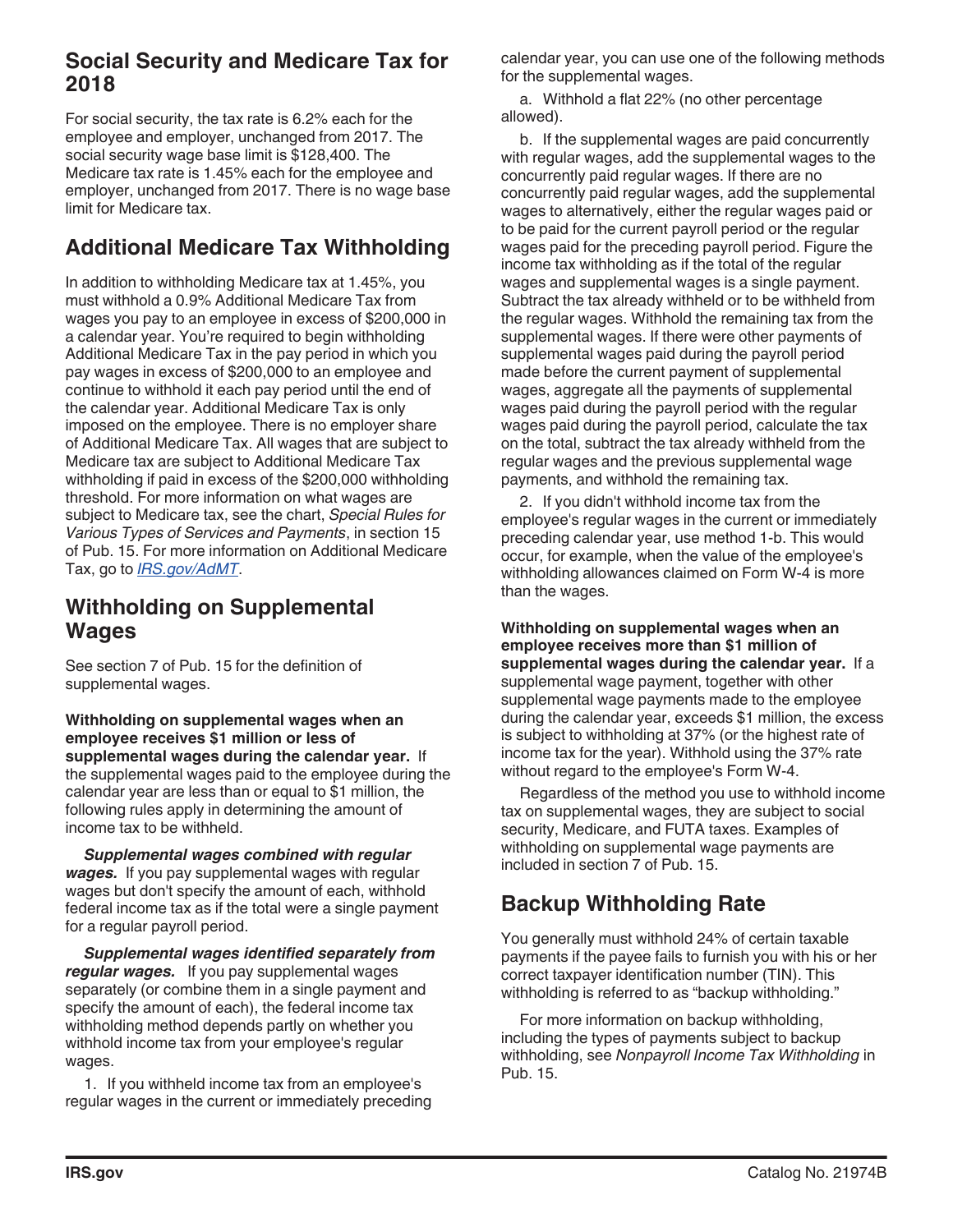## **(For Wages Paid in 2018)**

## **TABLE 1—WEEKLY Payroll Period**

| (a) SINGLE person (including head of household)— |                                                       |                                                                                                                            |                       |                                             | $($ b) MARRIED person—  |                     |                 |
|--------------------------------------------------|-------------------------------------------------------|----------------------------------------------------------------------------------------------------------------------------|-----------------------|---------------------------------------------|-------------------------|---------------------|-----------------|
| (after subtracting                               | If the amount of wages<br>withholding allowances) is: | If the amount of wages<br>The amount of income tax<br>(after subtracting<br>withholding allowances) is:<br>to withhold is: |                       | The amount of income tax<br>to withhold is: |                         |                     |                 |
|                                                  | Not over $$71$                                        | \$0                                                                                                                        |                       |                                             | Not over $$222$         | \$0                 |                 |
| Over—                                            | But not over-                                         |                                                                                                                            | of excess over-lover- |                                             | But not over-           |                     | of excess over— |
| \$71                                             | $-$ \$254                                             | \$0.00 plus 10%                                                                                                            | $-$ \$71              | \$222                                       | $-$ \$588               | \$0.00 plus 10%     | $-$ \$222       |
| \$254                                            | $-$ \$815.                                            | \$18,30 plus 12%                                                                                                           | $-$ \$254             | \$588                                       | $-$ \$1.711 $\ldots$    | \$36.60 plus 12%    | $-$ \$588       |
| \$815                                            | $-$ \$1.658                                           | \$85.62 plus 22%                                                                                                           | $-$ \$815             | \$1.711                                     | $-$ \$3.395             | \$171.36 plus 22%   | $-$ \$1,711     |
| \$1.658                                          | $-$ \$3.100                                           | \$271.08 plus 24%                                                                                                          | $-$ \$1.658           | \$3.395                                     | $-$ \$6.280             | \$541.84 plus 24%   | $-$ \$3.395     |
| \$3,100                                          | $-$ \$3.917.                                          | \$617.16 plus 32%                                                                                                          | $-$ \$3,100           | \$6,280                                     | $-$ \$7.914 .           | \$1,234.24 plus 32% | $-$ \$6,280     |
| \$3,917                                          | $-$ \$9.687                                           | \$878.60 plus 35%                                                                                                          | $-$ \$3,917           | \$7.914                                     | $-$ \$11.761.           | \$1,757.12 plus 35% | $-$ \$7.914     |
| $$9,687$ .                                       | and a straight and a                                  | \$2,898.10 plus 37%                                                                                                        | $-$ \$9.687           | \$11.761                                    | and a straightful and a | \$3,103.57 plus 37% | $-$ \$11,761    |

#### **TABLE 2—BIWEEKLY Payroll Period**

**(a) SINGLE person** (including head of household)— **(b) MARRIED person—**

| If the amount of wages<br>after subtracting<br>withholding allowances) is:<br>Not over $$142$ |                       | The amount of income tax<br>to withhold is:<br>\$0 |                 | If the amount of wages<br>(after subtracting<br> withholding allowances) is:<br>Not over $$444$ |                                 | The amount of income tax<br>to withhold is:<br>\$0 |                 |
|-----------------------------------------------------------------------------------------------|-----------------------|----------------------------------------------------|-----------------|-------------------------------------------------------------------------------------------------|---------------------------------|----------------------------------------------------|-----------------|
|                                                                                               |                       |                                                    |                 |                                                                                                 |                                 |                                                    |                 |
| Over-                                                                                         | But not over-         |                                                    | of excess over- | ∣Over—                                                                                          | But not over-                   |                                                    | of excess over— |
| \$142                                                                                         | $-$ \$509             | \$0.00 plus 10%                                    | $-$ \$142       | \$444                                                                                           | $-$ \$1.177.                    | \$0.00 plus 10%                                    | $-$ \$444       |
| \$509                                                                                         | $-$ \$1.631           | \$36,70 plus 12%                                   | $-$ \$509       | \$1.177                                                                                         | $-$ \$3.421.                    | \$73.30 plus 12%                                   | $-$ \$1.177     |
| \$1.631                                                                                       | $-$ \$3.315.          | \$171.34 plus 22%                                  | $-$ \$1.631     | \$3.421                                                                                         | $-$ \$6.790.                    | \$342.58 plus 22%                                  | $-$ \$3.421     |
| \$3,315                                                                                       | $-$ \$6.200           | \$541.82 plus 24%                                  | $-$ \$3.315     | \$6.790                                                                                         | $-$ \$12.560                    | \$1,083.76 plus 24%                                | $-$ \$6.790     |
| \$6,200                                                                                       | $-$ \$7.835           | \$1,234.22 plus 32%                                | $-$ \$6,200     | \$12,560                                                                                        | $-$ \$15,829                    | \$2,468.56 plus 32%                                | $-$ \$12.560    |
| \$7.835                                                                                       | $-$ \$19.373 .        | \$1,757.42 plus 35%                                | $-$ \$7,835     | \$15,829                                                                                        | $-$ \$23,521                    | \$3,514.64 plus 35%                                | $-$ \$15,829    |
| \$19,373                                                                                      | and a straightful and | \$5,795.72 plus 37%                                | $-$ \$19.373    | \$23.521                                                                                        | design and a state of the state | \$6,206.84 plus 37%                                | $-$ \$23.521    |

#### **TABLE 3—SEMIMONTHLY Payroll Period**

| (a) SINGLE person (including head of household)— |                                                       |                                             |                       |                    | (b) MARRIED person-                                   |                                             |                 |
|--------------------------------------------------|-------------------------------------------------------|---------------------------------------------|-----------------------|--------------------|-------------------------------------------------------|---------------------------------------------|-----------------|
| (after subtracting                               | If the amount of wages<br>withholding allowances) is: | The amount of income tax<br>to withhold is: |                       | (after subtracting | If the amount of wages<br>withholding allowances) is: | The amount of income tax<br>to withhold is: |                 |
|                                                  | Not over $$154$                                       | \$0                                         |                       |                    | Not over $$481$                                       | \$0                                         |                 |
| Over-                                            | But not over-                                         |                                             | of excess over-lover- |                    | But not over-                                         |                                             | of excess over- |
| \$154                                            | $-$ \$551.                                            | \$0.00 plus 10%                             | $-$ \$154             | \$481              | $-$ \$1.275.                                          | \$0.00 plus 10%                             | $-$ \$481       |
| \$551                                            | $-$ \$1.767                                           | \$39.70 plus 12%                            | $-$ \$551             | \$1.275            | $-$ \$3.706 .                                         | \$79.40 plus 12%                            | $-$ \$1.275     |
| \$1.767                                          | $-$ \$3.592                                           | \$185.62 plus 22%                           | $-$ \$1.767           | \$3.706            | $-$ \$7.356.                                          | \$371.12 plus 22%                           | $-$ \$3.706     |
| \$3,592                                          | $-$ \$6.717                                           | \$587.12 plus 24%                           | $-$ \$3.592           | \$7.356            | $-$ \$13.606                                          | \$1,174.12 plus 24%                         | $-$ \$7.356     |
| \$6,717                                          | $-$ \$8.488                                           | \$1,337.12 plus 32%                         | $-$ \$6.717           | \$13,606           | $-$ \$17.148.                                         | \$2,674.12 plus 32%                         | $-$ \$13,606    |
| \$8.488                                          | $-$ \$20.988                                          | \$1,903.84 plus 35%                         | $-$ \$8.488           | \$17.148           | $-$ \$25.481                                          | \$3,807.56 plus 35%                         | $-$ \$17.148    |
| \$20,988                                         | design and contract and                               | \$6,278,84 plus 37%                         | $-$ \$20,988          | \$25,481           | the property of the property                          | \$6,724.11 plus 37%                         | $-$ \$25,481    |

## **TABLE 4—MONTHLY Payroll Period**

|                                                                                                                            |                 | (a) SINGLE person (including head of household)—                                                                           |                       |          | $(b)$ MARRIED person- |                      |                 |
|----------------------------------------------------------------------------------------------------------------------------|-----------------|----------------------------------------------------------------------------------------------------------------------------|-----------------------|----------|-----------------------|----------------------|-----------------|
| If the amount of wages<br>The amount of income tax<br>(after subtracting<br>withholding allowances) is:<br>to withhold is: |                 | If the amount of wages<br>(after subtracting<br>The amount of income tax<br>withholding allowances) is:<br>to withhold is: |                       |          |                       |                      |                 |
|                                                                                                                            | Not over $$308$ | \$0                                                                                                                        |                       |          | Not over $$963$       | 80                   |                 |
| Over—                                                                                                                      | But not over-   |                                                                                                                            | of excess over-lover- |          | But not over-         |                      | of excess over- |
| \$308                                                                                                                      | $-$ \$1.102.    | \$0.00 plus 10%                                                                                                            | $-$ \$308             | \$963    | $-$ \$2.550           | \$0.00 plus 10%      | $-$ \$963       |
| \$1.102                                                                                                                    | -\$3.533        | \$79.40 plus 12%                                                                                                           | $-$ \$1.102           | \$2.550  | $-$ \$7.413.          | \$158.70 plus 12%    | $-$ \$2.550     |
| \$3,533                                                                                                                    | $-$ \$7.183.    | \$371.12 plus 22%                                                                                                          | $-$ \$3.533           | \$7.413  | $-$ \$14.713.         | \$742.26 plus 22%    | $-$ \$7,413     |
| \$7.183                                                                                                                    | $-$ \$13.433.   | \$1,174,12 plus 24%                                                                                                        | $-$ \$7.183           | \$14.713 | $-$ \$27.213.         | \$2,348,26 plus 24%  | $-$ \$14.713    |
| \$13,433                                                                                                                   | $-$ \$16.975.   | \$2,674.12 plus 32%                                                                                                        | $-$ \$13.433          | \$27,213 | $-$ \$34.296 .        | \$5,348.26 plus 32%  | $-$ \$27,213    |
| \$16,975                                                                                                                   | $-$ \$41,975    | \$3,807.56 plus 35%                                                                                                        | $-$ \$16.975          | \$34.296 | -\$50,963             | \$7,614.82 plus 35%  | $-$ \$34,296    |
| \$41.975                                                                                                                   | .               | \$12,557.56 plus 37%                                                                                                       | $-$ \$41.975          | \$50,963 | .                     | \$13,448.27 plus 37% | $-$ \$50,963    |
|                                                                                                                            |                 |                                                                                                                            |                       |          |                       |                      |                 |